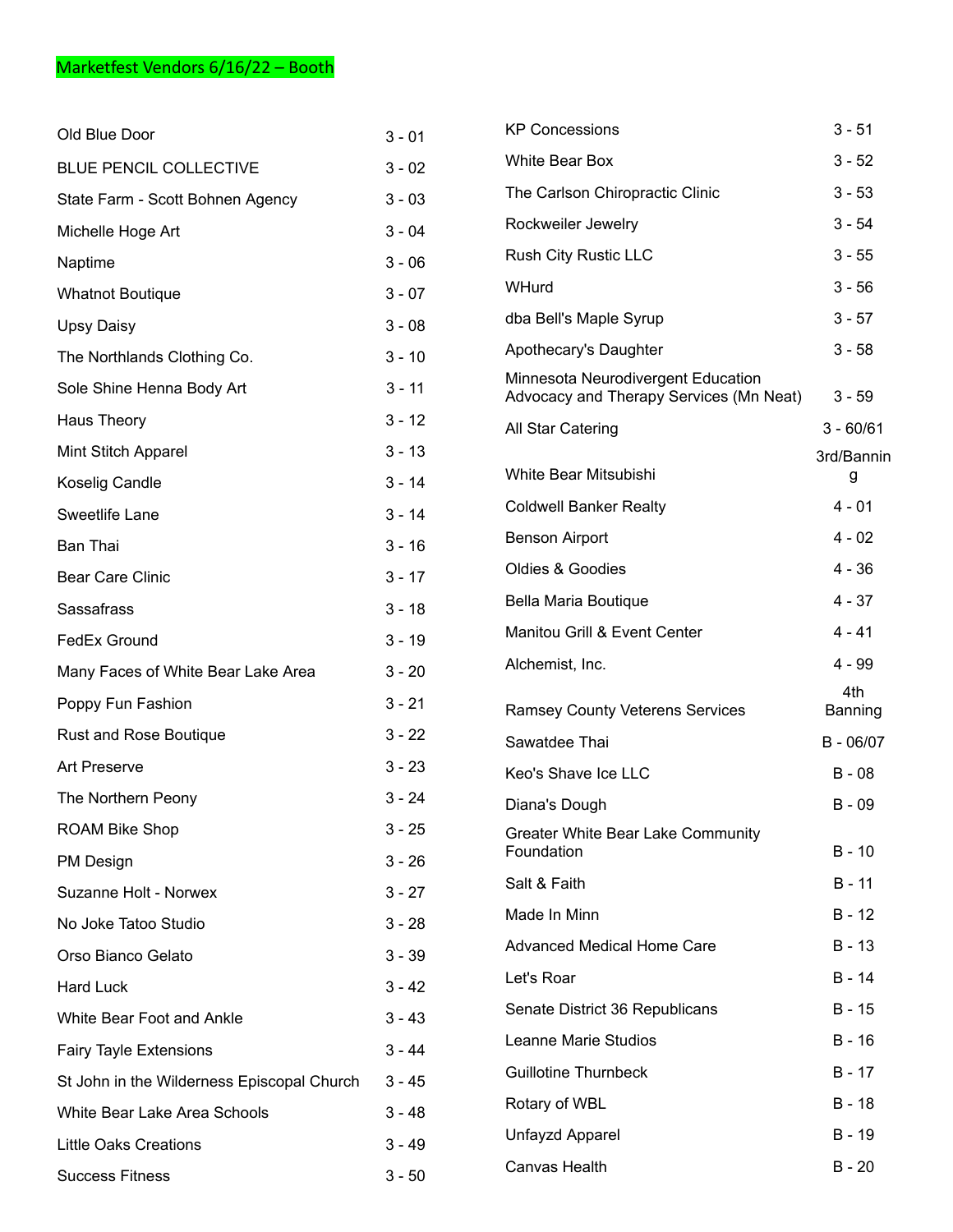## Marketfest Vendors 6/16/22 – Booth

| Senate District 36 DFL                                 | $B - 21$       | <b>Face Painting</b>                     | <b>BL</b> - 15 |
|--------------------------------------------------------|----------------|------------------------------------------|----------------|
| <b>Claysical Creations</b>                             | $B - 22$       | Cookie Lover's                           | <b>BL</b> - 16 |
| Healthmax Chiropractic of WBL                          | $B - 23$       | Gemi Designs                             | <b>BL</b> - 20 |
| LuLaRoe Jenny King                                     | $B - 24$       | <b>Weathered Raindrop</b>                | BL - 21        |
| White Bear Lake American Legion Post 168               | $B - 30$       | Imara Designs                            | BL - 22        |
| <b>Strength in Nutrition</b>                           | $B - 32$       | Skippy's Fresh Cut Fries                 | <b>BL</b> - 23 |
| Purses for Purpose                                     | $B - 33$       | Eat                                      | <b>BL</b> - 24 |
| Zen Fitness                                            | B - 34         | The Guru Guys Home Services LLC          | <b>BL</b> - 29 |
| Roots, Shoots & Leaves                                 | $B - 35$       | Bear Roofing & Exterior                  | <b>BL</b> - 30 |
| RIVER MOON WELLNESS                                    | $B - 36$       | Renewal by Andersen                      | BL - 31        |
| Northern Aurora                                        | $B - 37$       | Kitchen Tune Up St Paul                  | BL - 32        |
| Patty's Boutique                                       | $B - 38$       | Fresh Squeezed Lemonade                  | BL - 33        |
| Epoxy-tively Inspired                                  | B - 39         | Lux Family Chiropractic                  | BL - 38        |
| Love Yourself Enough                                   | $B - 40$       | AT&T                                     | <b>BL</b> - 39 |
| Moms on the Run                                        | $B - 41$       | Blue Cross Blue Shield of MN             | <b>BL</b> - 40 |
| <b>Danialle Creates</b>                                | $B - 42$       | The Urgency Room                         | <b>BL</b> - 41 |
| Lolly's Crafts                                         | $B - 43$       | <b>Powerfully Green</b>                  | <b>BL</b> - 42 |
| North Lakes Financial Group                            | $B - 44$       | <b>WBL Methodist Church</b>              | <b>BL</b> - 43 |
| <b>Create Space Meditate</b>                           | $B - 45$       | Catalyst Covenant Church White Bear Lake | <b>BL</b> - 45 |
| Pure Illumination Skincare Studio &<br><b>Boutique</b> | $B - 46$       | Level Up Academy                         | <b>BL</b> - 46 |
| <b>Glamour Beauty</b>                                  | $B - 47$       | AFSA K-12                                | <b>BL</b> - 47 |
| <b>JustForLittles</b>                                  | $B - 48$       | <b>Heavenly Hair Gems</b>                | <b>BL</b> - 48 |
| Good Kids                                              | $B - 49$       | <b>Little Critters Pet Shop</b>          | <b>BL</b> - 49 |
| Higher Ground Brazilian Jiu-Jitsu                      | $B - 50$       | BSA Troop 439                            | <b>BL</b> - 50 |
| Nothing But Hemp                                       | $B - 51$       | North Lakes Academy Charter School       | BL - 51        |
| <b>SWELL Wakesurf</b>                                  | B - 55/56      | Lakes International Language Academy     | BL - 52        |
| Hopper's Mini Donuts                                   | BL - 01/02     | <b>Children's Performing Arts</b>        | BL - 53        |
| iPierogi Food Truck                                    | BL - 03/04     | Lakeshore Players Theatre                | BL - 54        |
| Camilas taqueria                                       | BL - 05/06     | Sun-Glowz                                | <b>BL</b> - 55 |
| HomeTown Creamery                                      | BL - 07/08     | <b>Marketfest Tshirts</b>                | $G - 02$       |
| <b>Sadies Concessions</b>                              | BL - 10        | Pizzeria Pezzo                           | $W - 01$       |
| White Bear Lake Lions Club                             | <b>BL</b> - 11 | <b>Grand Ole Creamery</b>                | W - 02         |
| Kourageous Karter Foundation                           | BL - 13        | Carbone's Pizzeria & Pub                 | $W - 03$       |
|                                                        |                | Cyndy's Eggrolls                         | W - 04         |
| Boppas Popcorn Shack                                   | BL - 14        | <b>Sadies Concessions</b>                | W - 05         |